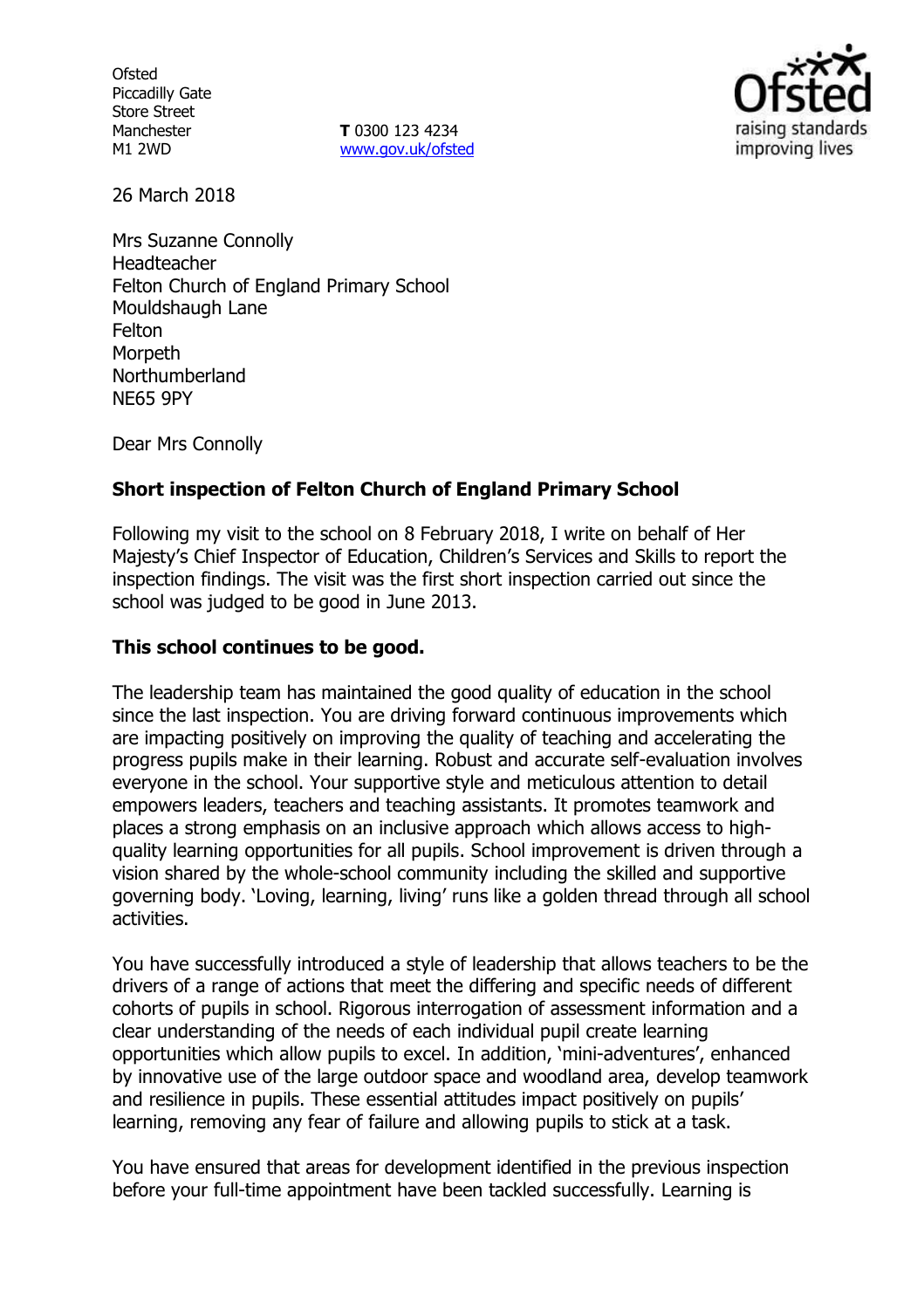

planned to be exciting and capture pupils' imagination. Pupils' achievement in mathematics matches that in reading and writing, and has been a focus of school improvement. You acknowledge that further work needs to be completed in order to consolidate pupils' mathematical reasoning, including in how it is recorded.

You have ensured that pupils benefit from a curriculum that captures their interest. The mini-adventures, linked to a class text, are designed to develop pupils' English and mathematical skills as well as in all subjects across the curriculum. Older pupils have benefited from a residential opportunity at Blencathra in the Lake District, and pupils reported exciting visits to the local river, Alnwick Museum and a Roman fort in North Shields. You have worked hard to introduce bespoke systems to assess and track pupils' progress in subject-specific skills across the whole curriculum which allow teachers to ensure progression in pupils' knowledge and skills. You acknowledge that these new systems require further refinement and to become embedded.

# **Safeguarding is effective.**

The leadership team has ensured that all safeguarding arrangements are fit for purpose. Under the watchful eye of all staff, no stone is left unturned to ensure that all pupils are safe. The curriculum supports pupils well in maintaining their own safety. Pupils know the dangers of social media and understand they should never post personal details online. Pupils have full trust in their teachers and teaching assistants who look after them. Pupils report feeling safe all of the time.

Policies and procedures are of extremely high quality and regularly updated by the office manager. You maintain meticulous records of all incidents and conversations regarding pupils' welfare, as well as 'cause for concern' forms completed by staff. Staff and governor training is thorough and up to date, including training to ensure that pupils are kept safe from online dangers and that recruitment procedures are watertight. Registers of staff training are completed diligently.

# **Inspection findings**

- Children get off to a really good start in the early years. Strong leadership, exciting resources and activities, supportive relationships and skilled staff ensure that children in the Nursery and Reception have every opportunity to thrive. Children are happy, cooperative and interested in their learning. Adult support is appropriate and well targeted. The proportion who reach a good level of development is well above that found nationally. As a result, children are well prepared to move to the next phase of their education.
- You have ensured that regular and accurate assessment is used to identify those pupils on track to reach levels expected for their age, those who are at risk of falling behind and those who are making rapid progress. This information is then used to plan specific and targeted support to allow pupils to catch up quickly, or to set further tasks to challenge and stretch pupils' understanding which allow them to work at a deeper level in their learning. Your devolved leadership style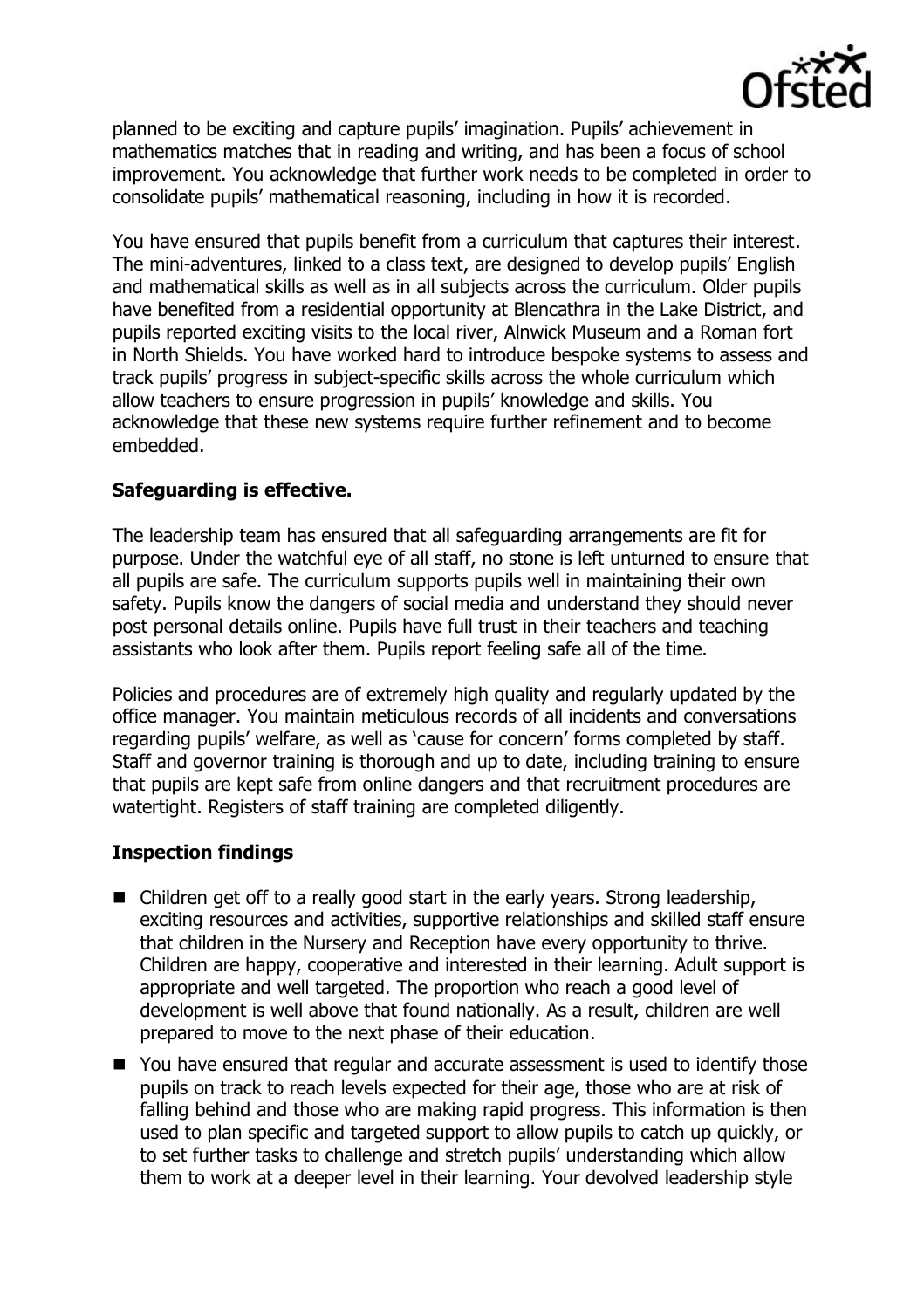

that requires teachers to take responsibility for planning specific actions to accelerate their pupils' learning is highly effective.

- You have ensured that safeguarding is of an extremely high quality and that the school's work to foster pupils' personal development and welfare continues to be excellent. The school works tirelessly to ensure that all pupils are safe and well cared for. The strong relationships in school, and high levels of trust between adults and pupils, ensure that pupils' conduct in lessons and around school is exemplary. This supports their learning extremely well. Pupils are polite, caring, considerate and friendly to each other and to adults.
- You have revitalised and reinvigorated leadership systems across the school. There is a strong sense of a shared purpose which underpins all school activities  $-$  an ambition to provide the very best for pupils in a school that exudes a strong Christian ethos. You have ensured that leadership is the responsibility of the whole-school community, which includes governors, teachers and teaching assistants. Strategic planning for each class falls to class teachers who are increasingly skilled at using all available assessment information to plan appropriate support to meet the learning needs of their pupils. As a result, a large majority of pupils are on track to meet standards expected for their age in reading, writing and mathematics.
- You are supported well by a skilled governing body, possessing a range of transferable professional skills and sharing your ambition to see pupils blossom and thrive. Following an external review, 'governor champions' were established to lead discussion and challenge on their area of responsibility. A timetable of monitoring activities is meticulously followed, with clear guidelines for providing detailed feedback to the full governing body. You provide governors with a highly informative termly self-evaluation report. This is interrogated carefully, the chair of the governing body producing a list of questions to challenge and to receive further clarification. Governors are fully involved in monitoring activities alongside school leaders.
- You have ensured that the school's curriculum is bespoke, diverse and tailored to meet the needs of all pupils. Teachers' skilful use of different forms of assessment allows them to plan short units of work, 'mini-adventures'. A class text is also used as part of the unit, such as in the Year 4, 5 and 6 class where pupils were enjoying reading 'Holes' by Louis Sachar as part of the miniadventure on 'Crime through time'. Creative use is made of your expansive school grounds, which include a forested area, through work led and planned by one of your skilled teaching assistants. Pupils have access to all subjects across the curriculum. Progress in knowledge and skills is now assessed and tracked across the wider curriculum through the new systems devised and introduced this year.